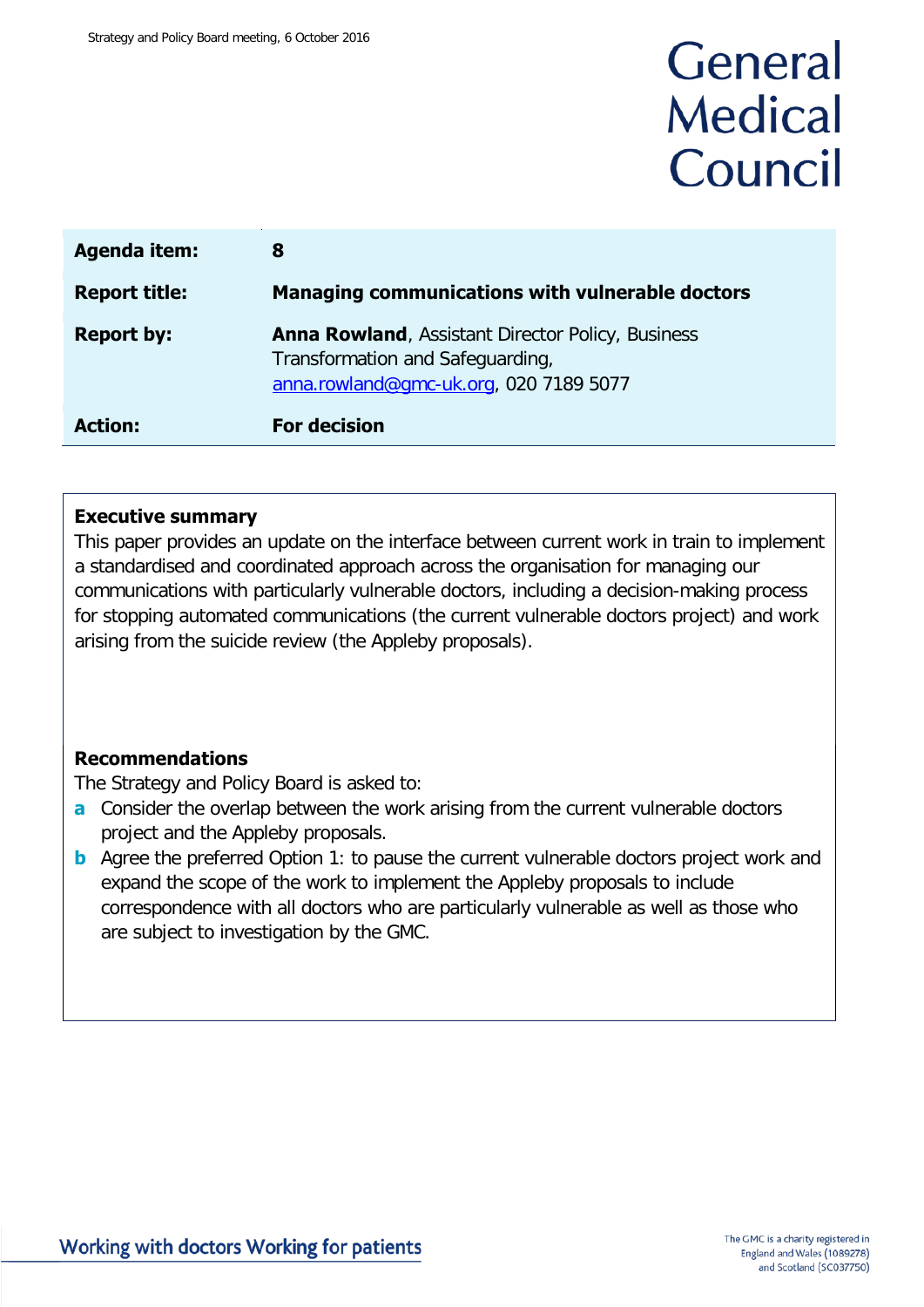### **Background**

- **1** Following concerns by the Fitness to Practise directorate Performance Assessment team that a particular doctor was vulnerable, but who had received several automated communications from various parts of the organisation, a review of how we manage communications with doctors considered so vulnerable that we may consider stopping our usual automated communications was carried out (the current vulnerable doctors project).
- **2** Colleagues across the organisation were consulted to understand current processes for managing communication with vulnerable doctors, deciding their vulnerability requires a stop of automated communications and sharing information with other teams/directorates.

### **Overview of work currently underway**

- **3** The review identified that there is currently no standard approach for:
	- **a** Deciding to stop automated communications to a particularly vulnerable doctor.
	- **b** Managing all other communications with a doctor who falls into this category of vulnerability.
	- **c** Sharing information across the organisation in order that all colleagues who may interact with the doctor are aware that they are currently considered vulnerable.
- **4** This work seeks to implement a holistic and pro-active approach to achieve consistency and ensure that all communications take account of the doctor's vulnerability.

### **Progress so far**

- **5** The approach arising from the current vulnerable doctors project will apply to doctors who are particularly vulnerable, using definitions developed in guidance carried out as part of the Appleby project in order to support staff who are dealing with vulnerable doctors. For the purposes of this project this approach will apply to all doctors falling into Category One of the definition of vulnerability contained in the staff guidance. Category One also includes doctors who are considered 'high risk' as set out in the lines to take guidance document (the full definition of 'high risk' is at Annex A).
- **6** Given the definition, it is anticipated that doctors falling into Category One would also meet the threshold for fitness to practise to undertake an assessment of their health unless there were exceptional circumstances.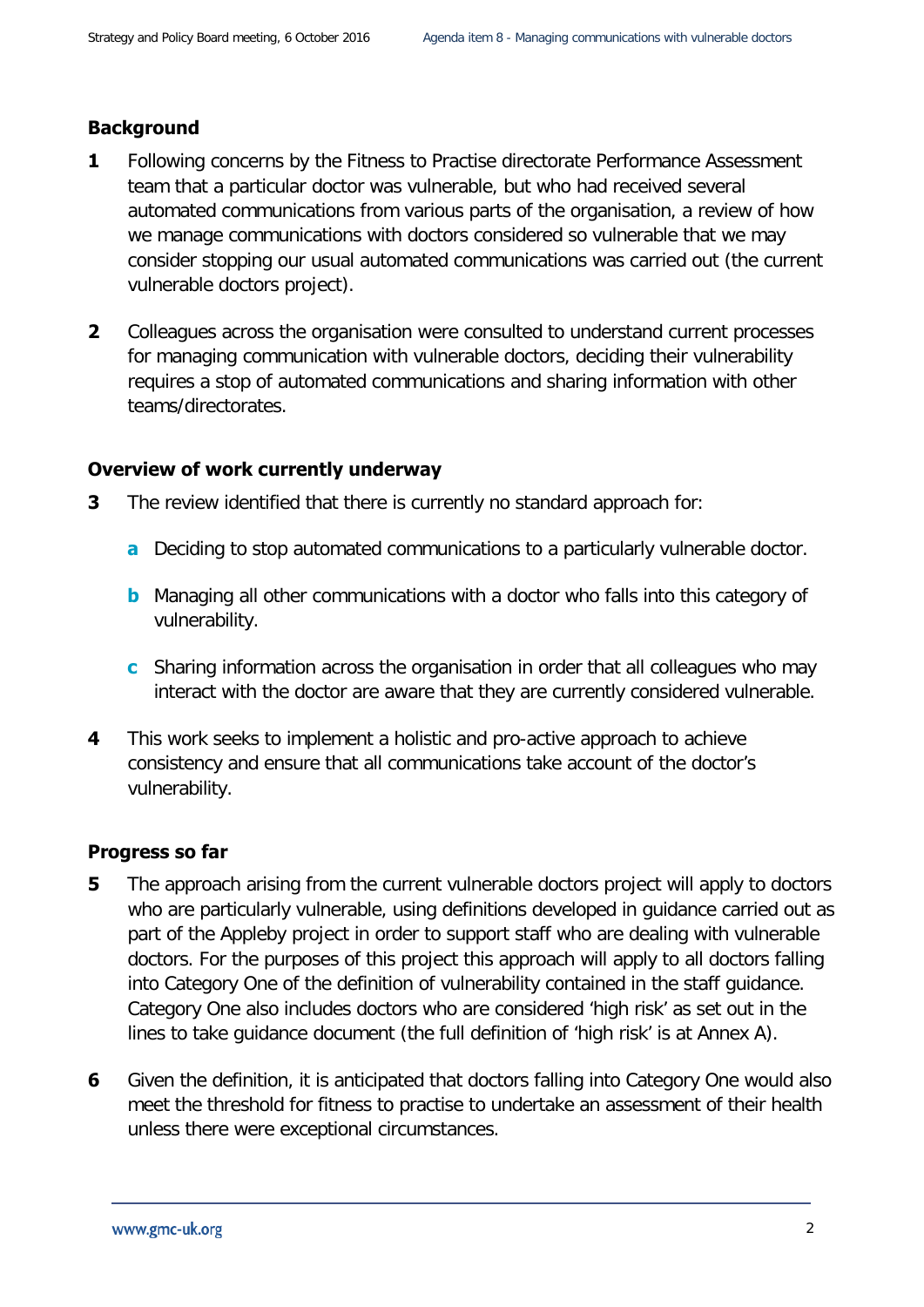- **7** The decision as to whether a doctor falls within the category of vulnerability which triggers this process will be made by a medical case examiner (preferably with an interest in mental health). The case examiner will also provide advice in relation to methods and style of communication, and will indicate the date on which they wish to review the matter (with a longstop date of three months).
- **8** When the case examiner decides that a doctor falls into this category, the Fitness to Practise directorate Complaints and Correspondence team will act as the central point of coordination for referring matters to the case examiner, implementing the case examiner's decision and ensuring regular review of each doctor falling into this category. Implementing the case examiner's decision will include liaising with colleagues across the GMC and Medical Practitioners Tribunal Service (MPTS) to advise what action they need to take with their ongoing communications to the doctor.
- **9** Siebel has been developed to enable better control of automated communications, and make clear to all colleagues that a doctor is considered vulnerable and that automated communications have been stopped. A new 'vulnerable doctor' alert type will have the effect of stopping a small number of automated communications sent as part of the Registration operational processes. Other automated communications, such as those related to revalidation and fees and billing, will be stopped using existing functionality and processes. The new alert will also provide visibility to colleagues across the organisation that a particular doctor is considered vulnerable and that automated communications with them have been stopped.
- **10** Workshops with teams across the organisation who interact directly with doctors have been held. During these workshops, the proposed operational process (at Annex B) was examined and it was agreed how this process would work for each team. Methods of interaction with all relevant teams have now been agreed.
- **11** The implementation plan for this work is at Annex C and implementation is planned for December 2016. From mid-October training and communications will be developed, to be delivered in November 2016.

### **What safeguards are currently in place?**

**12** At present, we identify doctors who may be particularly vulnerable (if they are detained under the Mental Health Act or we hold information that suggests they may have suicidal ideation). For such doctors we place a stop on automated communication about revalidation as such communications, being automated, are not subject to any staff oversight and, as they relate to the doctor's licence to practice, could be a significant stressor for a doctor who is particularly vulnerable.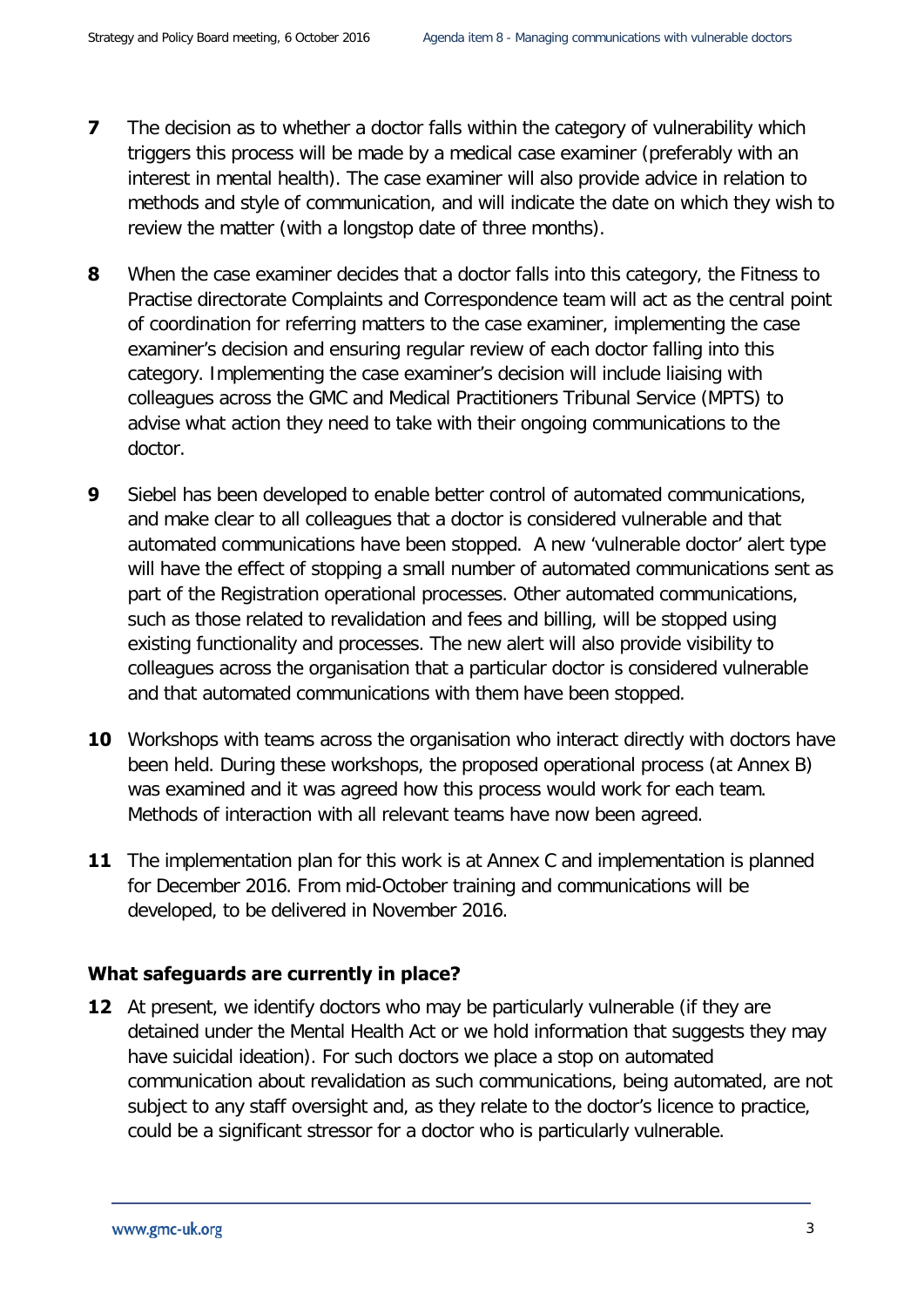### **Overlap of the current vulnerable doctors project with the Appleby Proposals**

- **13** The current vulnerable doctors project was in progress when, following the suicide review, we commenced a review of how to reduce the impact of our fitness to practise procedures on vulnerable doctors. This work was overseen by Professor Louis Appleby, a leading mental health expert and we have published a set of [proposals](http://www.gmc-uk.org/Proposals_to_reduce_the_impact_of_our_ftp_processes___key_aims_and_proposals.pdf_67173449.pdf) (the Appleby proposals).
- **14** One of the proposals arising from that work is that, for any doctor under fitness to practise investigation, the investigation officer will co-ordinate all correspondence from across the organisation, to avoid our inadvertently overwhelming a doctor with correspondence when they are in an anxious state that is particularly exacerbated by GMC correspondence.
- **15** There are overlaps but the current vulnerable doctors project only applies to a small number of doctors under investigation in fitness to practise, that is those fall within the Category One definition of vulnerable (they are receiving palliative care, we hold information about suicidal ideation or they are detained under the Mental Health Act).
- **16** The Appleby proposals, propose a new system to stop automated communication for all doctors under investigation and divert correspondence across the GMC via the investigation officer. If that approach were implemented, the system arising from the current vulnerable doctors project would apply only to those doctors who are not currently under investigation but are classed as falling within the Category One definition of vulnerable, for example, because information about their vulnerability has arisen in relation to another of our functions such as their registration or revalidation. Once identified as falling within the Category One vulnerability definition, an assessment of whether this impacts on their fitness to practise is likely to be subsequently carried out.

### **Options for managing the interface between the current vulnerable doctors project and the Appleby proposals**

**17** There are two options for managing the overlap between these two projects:

### Option 1

**18** To pause the current vulnerable doctors project work and expand the scope of the work to implement the Appleby proposals to include correspondence with all doctors who are particularly vulnerable as well as those who are subject to investigation by the GMC. The benefits of this approach are that it would enable us to explore a single, streamlined system and therefore be more proportionate enabling a comprehensive approach to communication. It would have less impact on staff,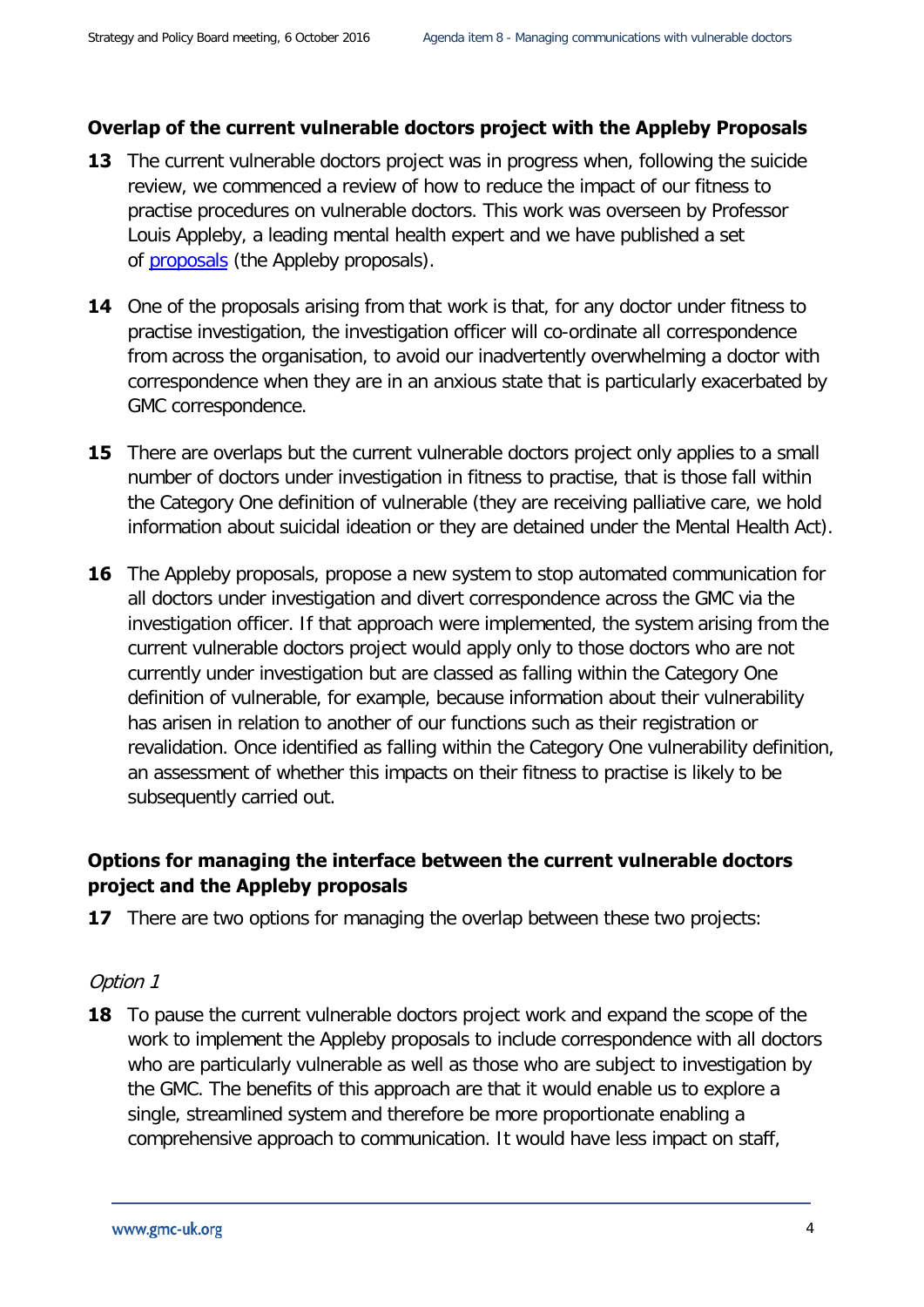involve a single set of Siebel changes, be less complex, and reduce the risks of confusion.

**19** The disadvantage is that the relevant aspect of the Appleby proposals has a delivery date of the end of 2017. There is still much work to do to assess the proposal and examine the best way to deliver the required improvement. Therefore aligning these projects will delay the implementation of the current vulnerable doctors' project. There is a risk that during that time our approach to communicating with vulnerable doctors may give rise to criticism. This is mitigated, but only partially, by current arrangements to stop automated revalidation communication being sent to vulnerable doctors.

### Option 2

- **20** To implement the current vulnerable doctors project work and, when work commences on developing the Appleby proposals, to consider to what extent the system introduced by the current vulnerable doctors project continues to be needed. It may be that, even with the Appleby proposals in place, there would continue to be a need for that system to remain in place but it is also possible that the Appleby proposals may remove the need for it going forward.
- **21** The advantage of pushing ahead to implement the current vulnerable doctors project is that it will avoid any delay in improving our communication with vulnerable doctors and much of the developmental work has already been carried out.
- **22** The disadvantages are that stopping automated communications with doctors and introducing a manual process to manage that correspondence is a very complex and resource intensive process. The implementation phase will involve significant changes to existing operational systems as well as Siebel. This will introduce significant additional operational requirements. There is a question about whether it is proportionate to make these changes as we are about to commence work to develop the Appleby proposals, particularly when it is unclear whether those changes will continue to be required in addition to the Appleby proposals. There is also a risk of causing confusion among staff by introducing these two approaches within 12 months of each other.

### **Recommendation**

**23** On balance we recommend Option 1, to delay the current vulnerable doctors project and integrating it with the work to develop the Appleby proposals (Option 1). The Board is asked to approve that approach.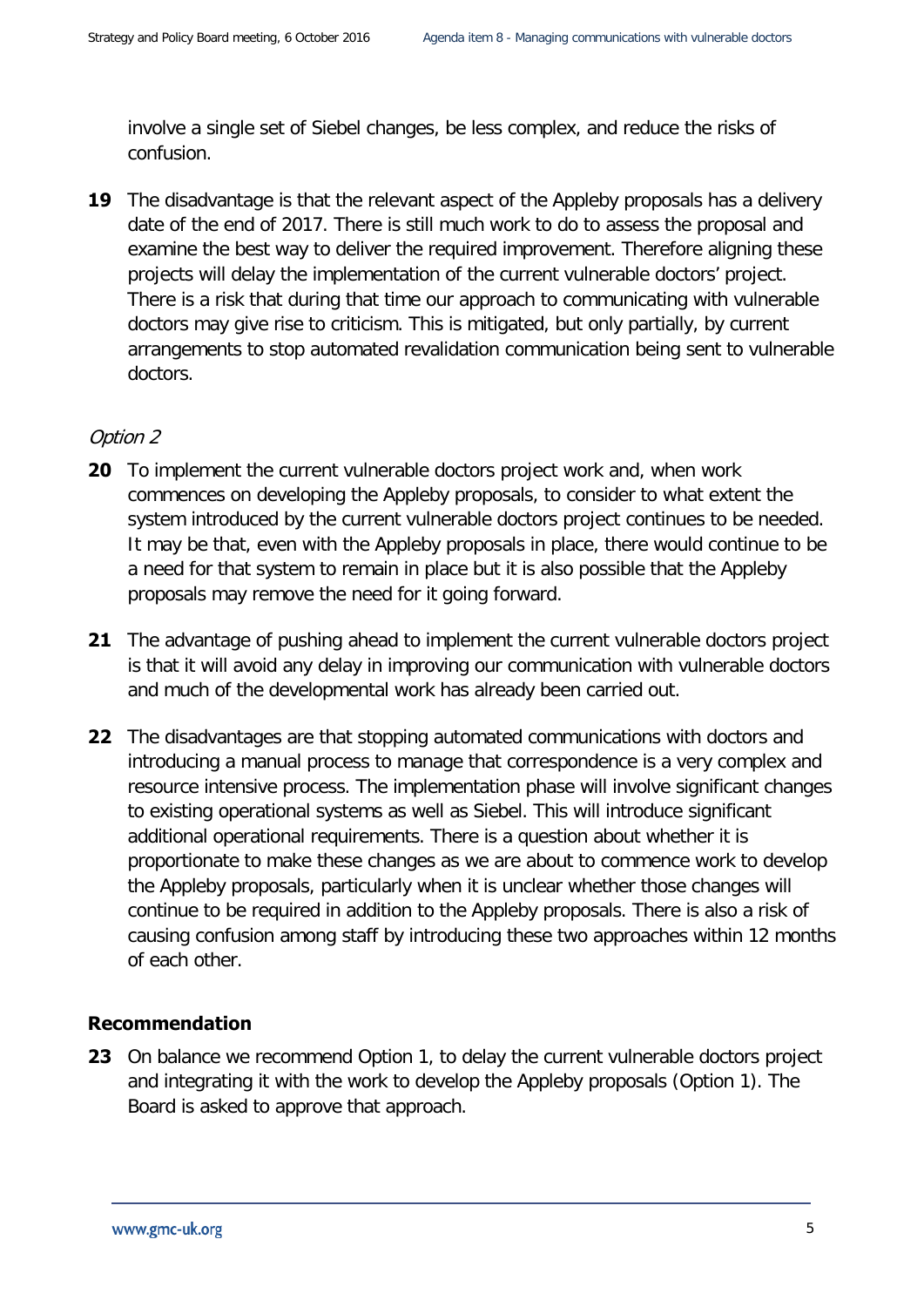# General **Medical** Council

### **8 – Managing communications with vulnerable doctors**

# **8 – Annex A**

## **Modifying our approach for vulnerable individuals**

#### **Introduction**

**1** Our processes can be stressful for all individuals involved, particularly doctors. It is important to recognise when an individual may be vulnerable so that, where appropriate, we can modify our approach to communication and reduce the impact and stress on the individual.

### **Definition of 'vulnerable'**

**2** We define being vulnerable as:

An individual in need of additional support, for example specialist communication, because of certain characteristics or circumstances, including:

- **a** presence of mental health issues
- **b** being a child or young person aged under 18 years
- **c** being an older person or being frail
- having a disability
- **e** bereavement
- history of abuse or neglect.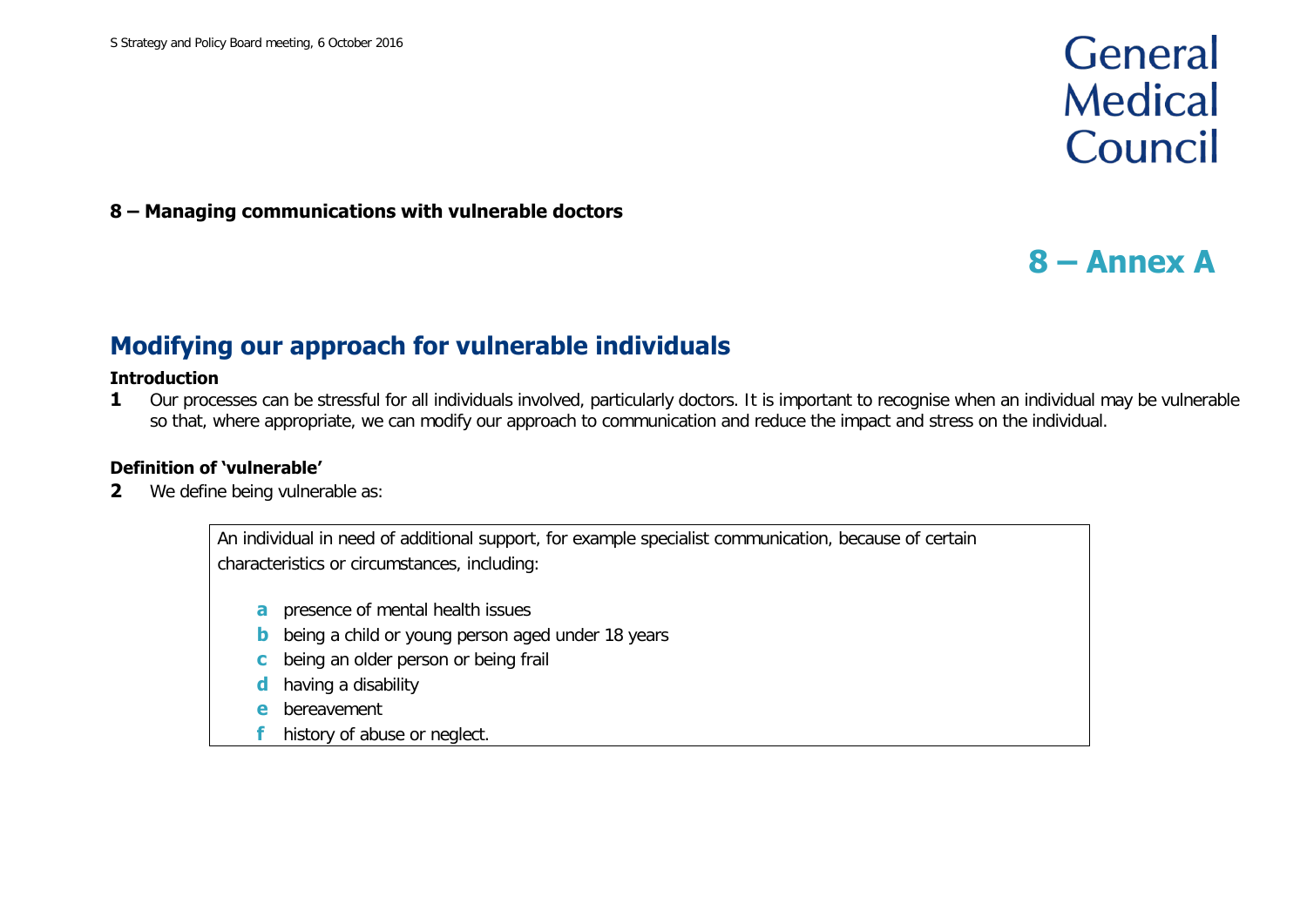#### **Levels of vulnerability**

- **3** The GMC has identified three main categories of vulnerability that occur in our procedures. The table below sets out some guidance for staff to help in determining when it might be necessary to modify our approach to communicating with these individuals.
- **4** The table is not prescriptive staff should use it as a starting point, and should take care to consider all the information they have available. There will be some issues which might not fall neatly in to the following categories, but which may still mean an individual is vulnerable. For example, because they have (or have had) education, language or economic difficulties.

|                                                      | Category one - consider<br>under the stop comms<br>process                                                                                                                              | Category two - additional<br>support and modified<br>communication                                           | Category three - modified<br>communication                                                     |
|------------------------------------------------------|-----------------------------------------------------------------------------------------------------------------------------------------------------------------------------------------|--------------------------------------------------------------------------------------------------------------|------------------------------------------------------------------------------------------------|
| <b>Presence of mental health</b><br><b>issues</b>    | Mental health issues – either as<br>defined under the 'high risk'<br>category in our Lines to take<br>guidance, or the individual has<br>been sectioned under the Mental<br>Health Act. | Mental health issues as defined<br>under the 'medium risk' category<br>in our <i>Lines to take</i> quidance. | Mental health issues as defined by<br>the 'low risk' category in our Lines<br>to take guidance |
| Being a young child or person<br>aged under 18 years | Where a legal guardian has<br>requested that we cease<br>communication                                                                                                                  | Where other factors (as outlined<br>in paragraph 2) are also present                                         | In all other cases                                                                             |
| Being an older person or                             | Being an older person                                                                                                                                                                   | Being an older person                                                                                        | Being an older person                                                                          |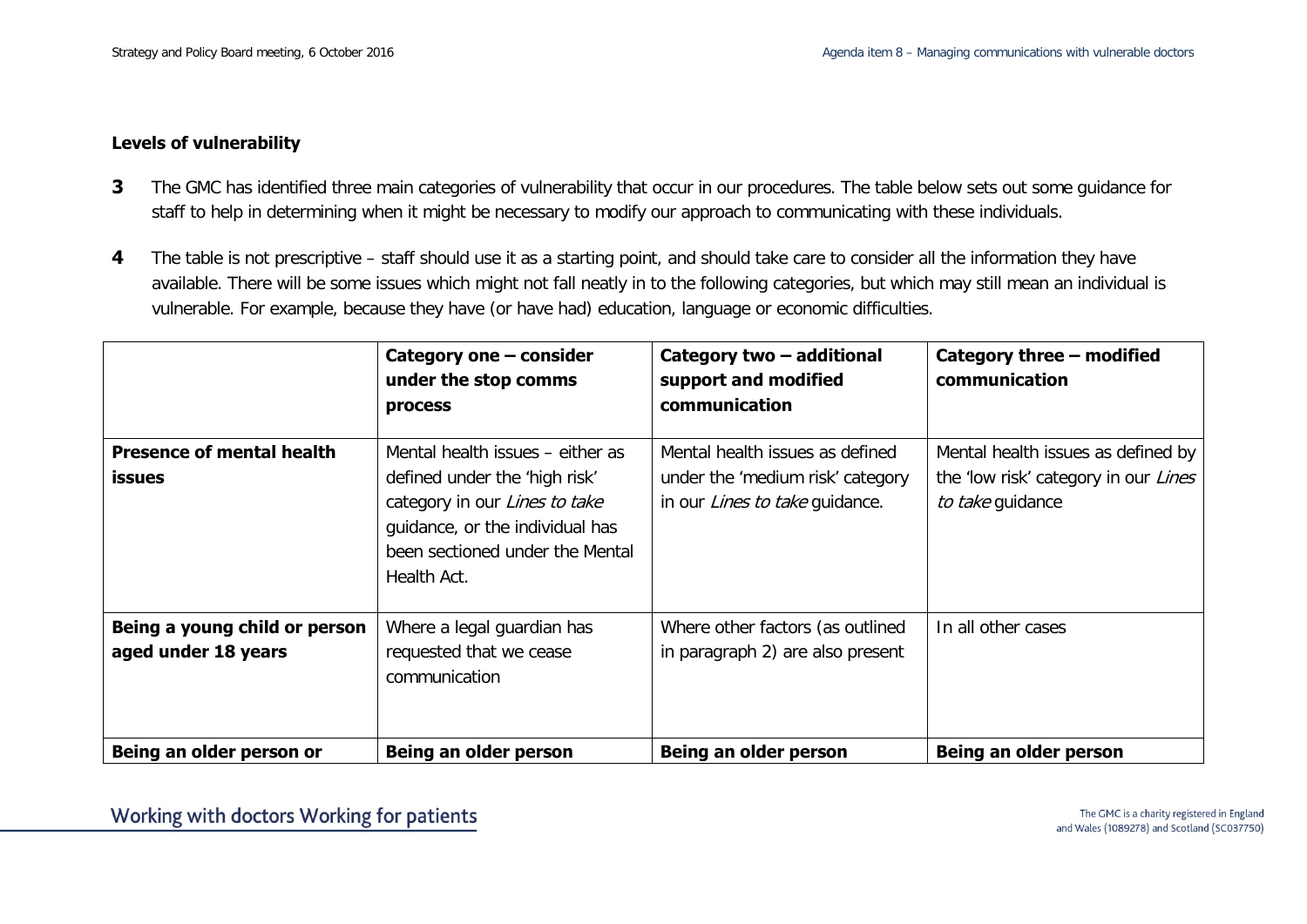<span id="page-7-1"></span><span id="page-7-0"></span>

| being frail                      | Where the individual lacks<br>capacity and/or the person who<br>can make decisions on their<br>behalf, as recognised under the<br>Mental Capacity Act <sup>*</sup> , has                              | Where the individual has limited<br>capacity.                                                                                 | Where the individual has<br>struggled to navigate our<br>processes or communication<br>and/or other factors (as outlined<br>in paragraph 2) are also present |
|----------------------------------|-------------------------------------------------------------------------------------------------------------------------------------------------------------------------------------------------------|-------------------------------------------------------------------------------------------------------------------------------|--------------------------------------------------------------------------------------------------------------------------------------------------------------|
|                                  | requested that we cease<br>communication<br><b>Physical frailty:</b><br>Physical health issues that require<br>us to stop communication - for<br>example, an individual receiving<br>palliative care. | <b>Physical frailty:</b><br>Serious physical health issues -<br>for example, an individual<br>receiving treatment for cancer. | <b>Physical frailty:</b><br>Any physical health issue which<br>requires us to adjust our<br>approach to communication                                        |
| Having a disability <sup>†</sup> | Health issues relating to a<br>disability which require us to stop<br>communication.                                                                                                                  | Significant issues relating to a<br>disability which requires<br>reasonable adjustments                                       | Issues relating to a disability<br>which requires reasonable<br>adjustments                                                                                  |

\* http://www.legislation.gov.uk/ukpga/2005/9/contents

† The Equality Act 2010 states that:

 $(6)(1)$  A person  $(P)$  has a disability if-

(a) P has a physical or mental impairment, and

(b) the impairment has a substantial and long-term adverse effect on P's ability to carry out normal day-to-day activities.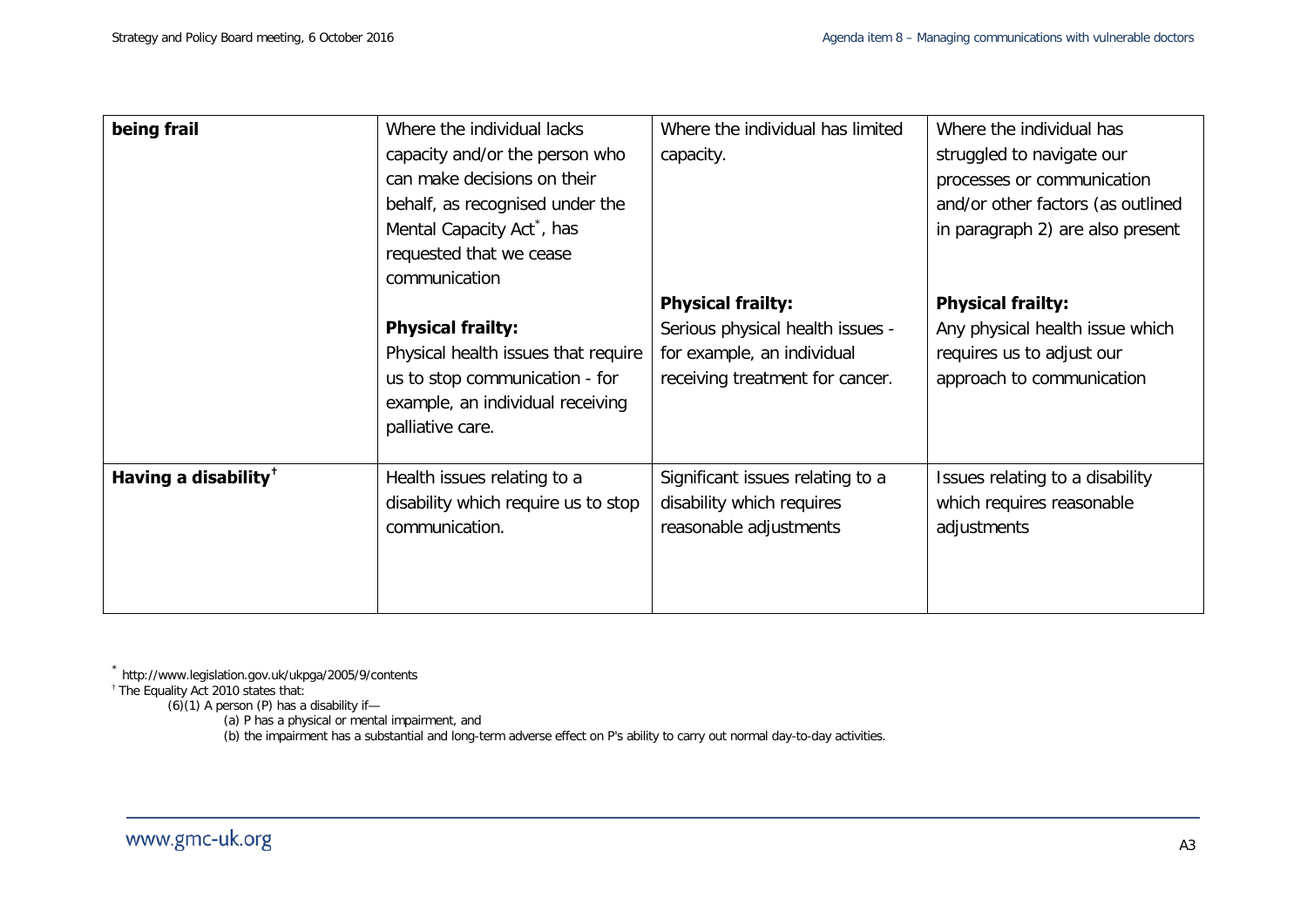| <b>Bereavement</b>          | The category will be determined by the impact the bereavement has had on the individual - these<br>instances should be considered on a case-by-case basis.                                                          |
|-----------------------------|---------------------------------------------------------------------------------------------------------------------------------------------------------------------------------------------------------------------|
| History of abuse or neglect | The category will be determined by the seriousness and proximity of the abuse or neglect, the age of the<br>person and the impact on the individual – these instances should be considered on a case-by-case basis. |

## **High risk situations**

**5** The below is an excerpt from the document entitled 'Lines to take – handling interactions with doctors, complainants and witnesses where there is a risk of suicide':

'A situation is high risk when a caller or individual is:

- In the process of harming themselves
- has a plan to harm themselves or take their own life (the more detailed the plan, the higher the risk)
- has something in the room they could use to harm themselves with and talks about using it
- someone we already know is at a risk of suicide or has tried to commit suicide in the past and is currently expressing suicidal feelings.'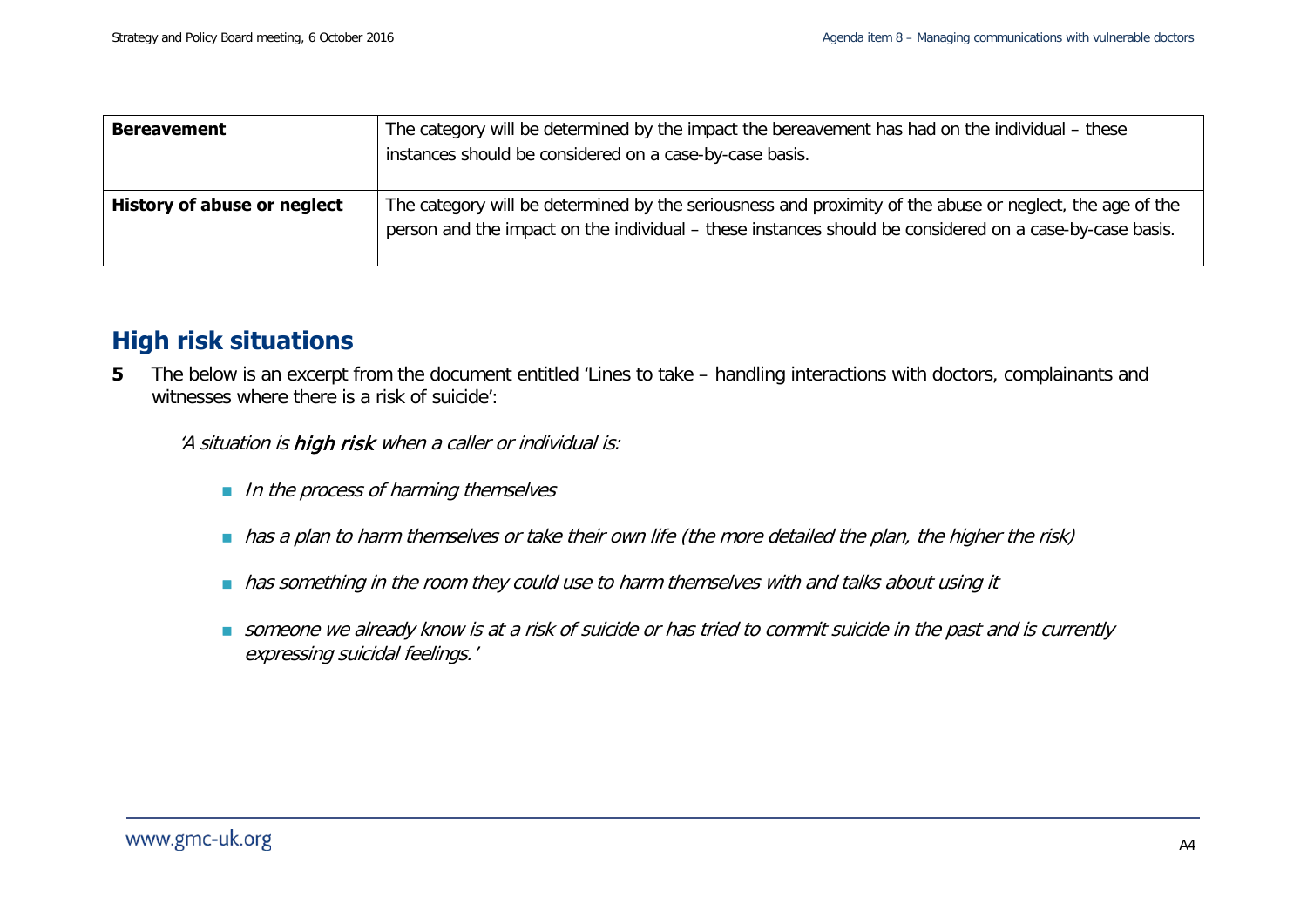**8 – Managing communications with vulnerable doctors**

### **Process for deciding to stop automated communications**



# General **Medical** Council

# **8 – Annex B**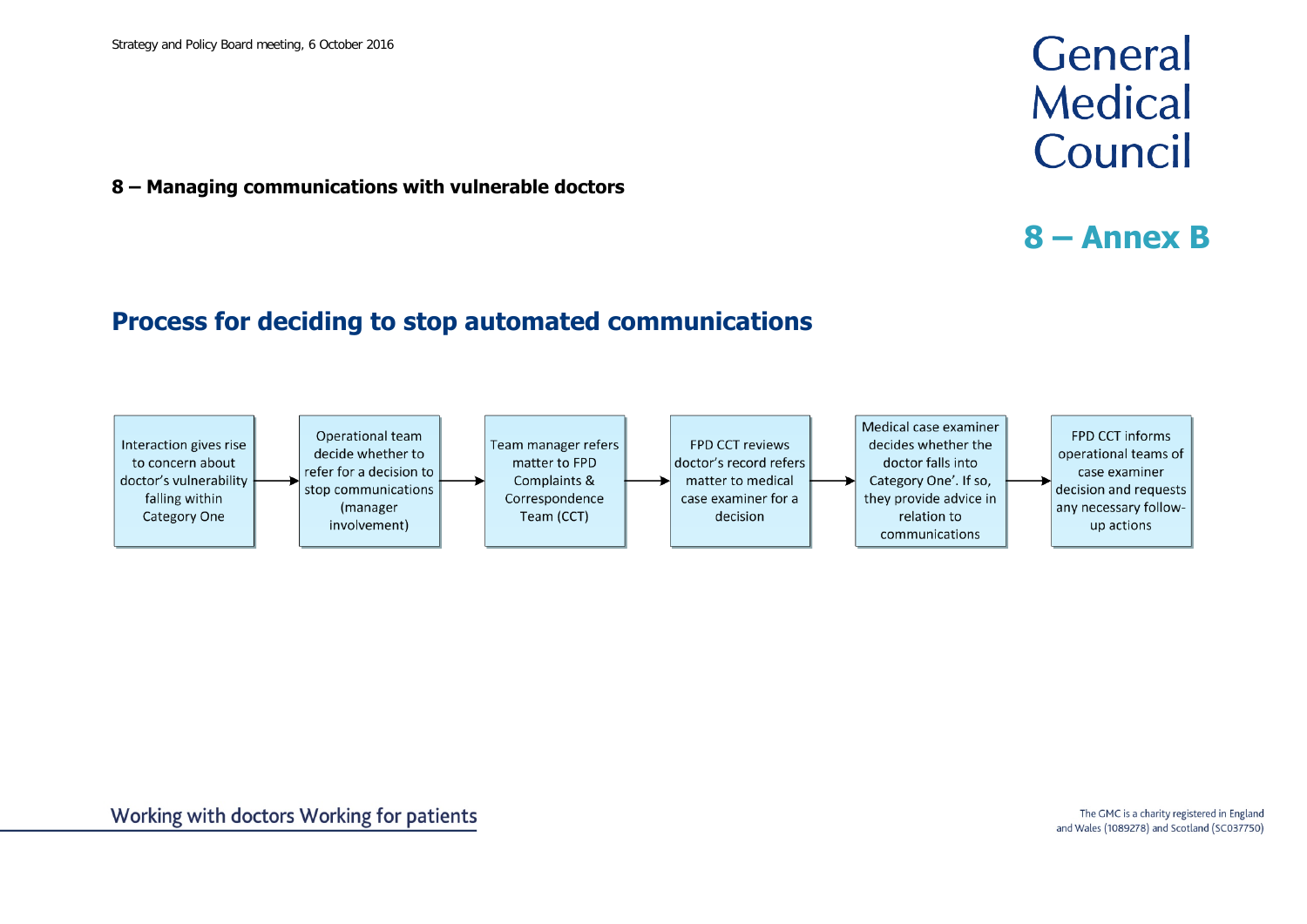## **Process for resuming automated communications**